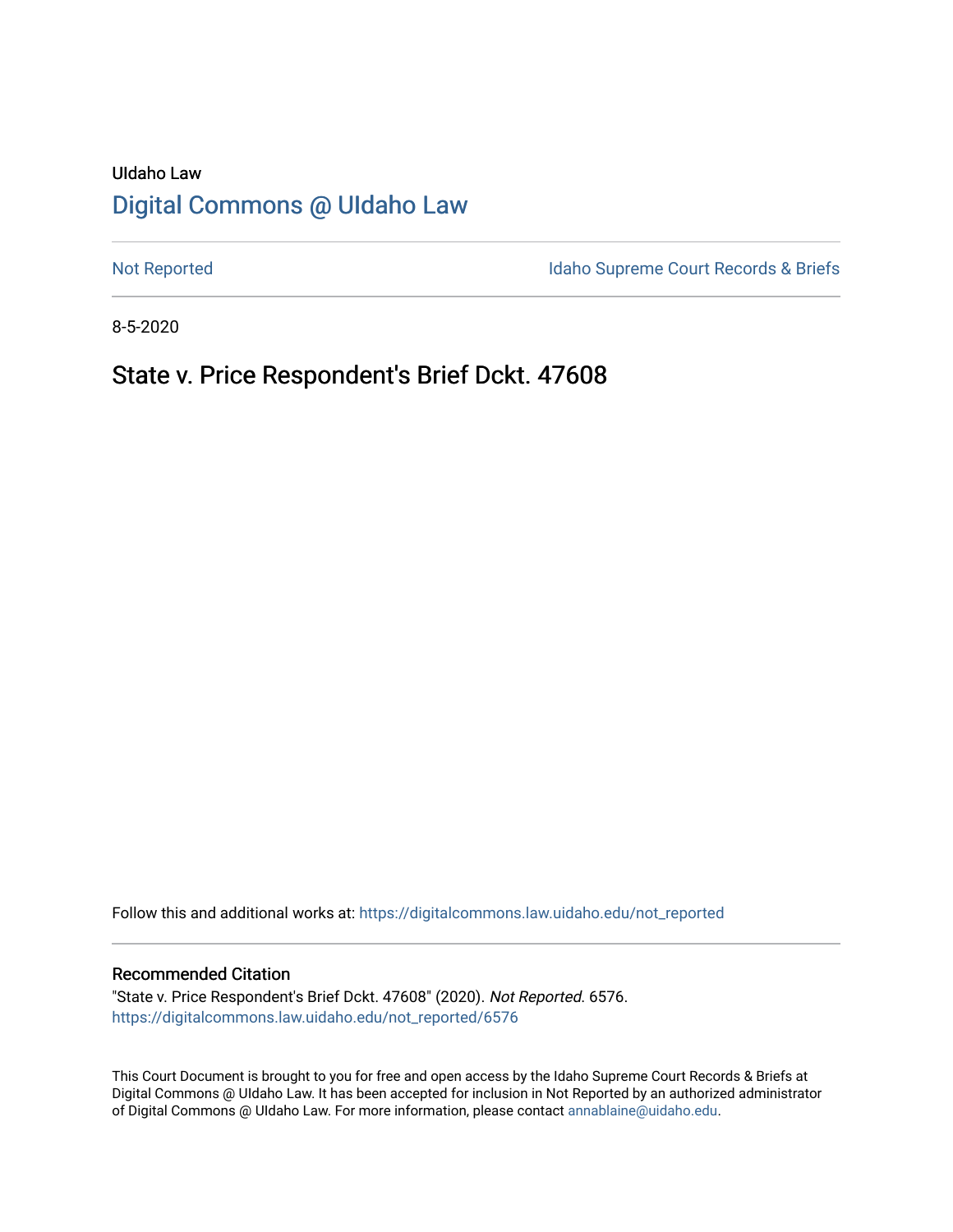Electronically Filed 8/5/2020 12:00 PM Idaho Supreme Court Melanie Gagnepain, Clerk of the Court By: Murriah Clifton, Deputy Clerk

### IN THE SUPREME COURT OF THE STATE OF IDAHO

)

)

)

)

STATE OF IDAHO,

Plaintiff-Appellant, (a)

 $\mathbf{v.}$  )

CHARLES BRADLEY PRICE,

Defendant-Respondent. )

NO. 47608-2019

BONNEVILLE CO. NO. CR10-19-6281

RESPONDENT'S BRIEF

## BRIEF OF RESPONDENT

## APPEAL FROM THE DISTRICT COURT OF THE SEVENTH JUDICIAL DISTRICT OF THE STATE OF IDAHO, IN AND FOR THE COUNTY OF BONNEVILLE

HONORABLE BRUCE L. PICKETT District Judge

ERIC D. FREDERICKSEN State Appellate Public Defender I.S.B. #6555

JUSTIN M. CURTIS Deputy State Appellate Public Defender **I.S.B.** #6406 322 E. Front Street, Suite 570 Boise, Idaho 83702 Phone:(208)334-2712 Fax: (208) 334-2985 E-mail: documents@sapd.state.id.us

ATTORNEYS FOR DEFENDANT-RESPONDENT KENNETH K. JORGENSEN Deputy Attorney General Criminal Law Division P.O. Box 83720 Boise, Idaho 83720-0010 (208) 334-4534

ATTORNEY FOR PLAINTIFF-APPELLANT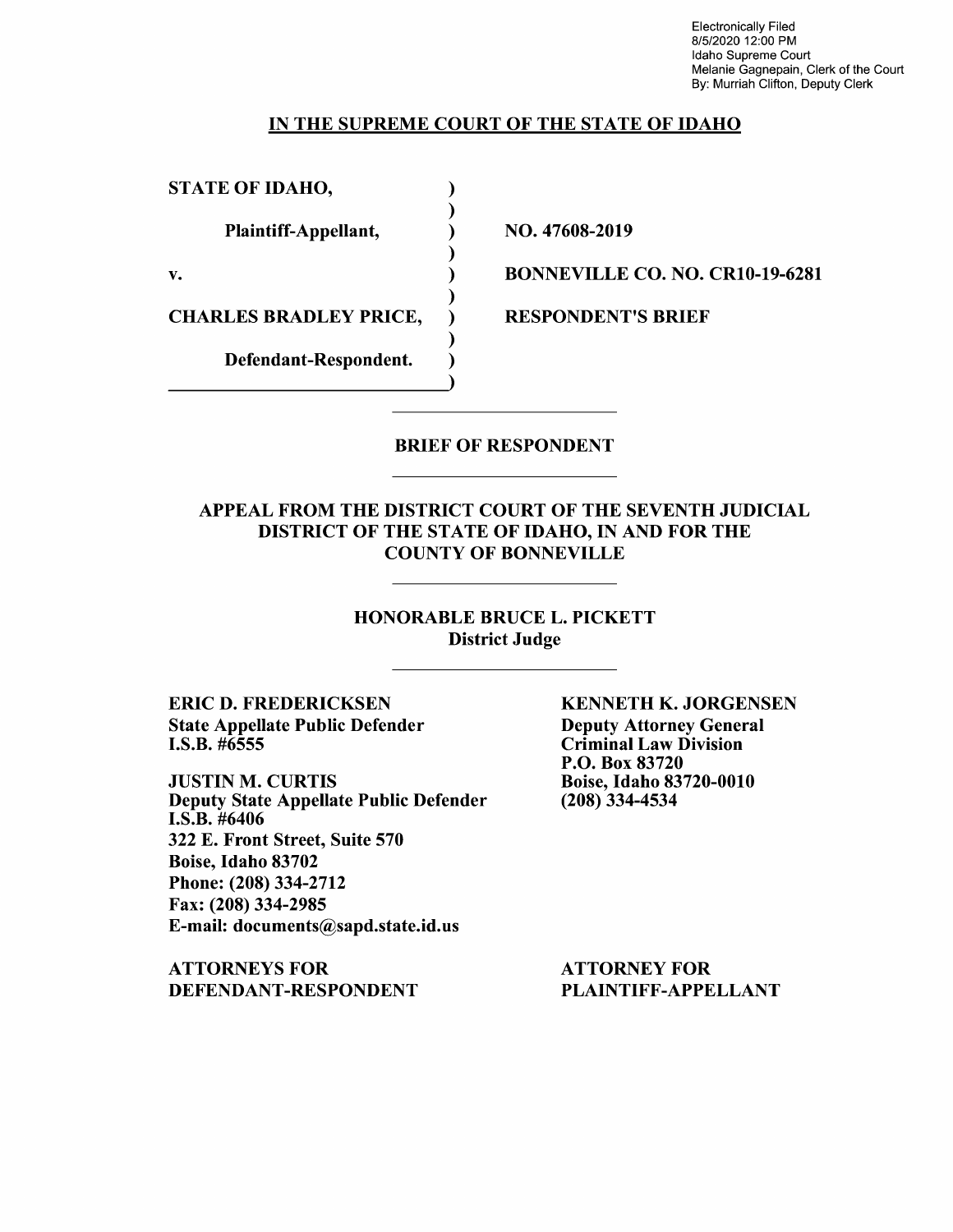# **TABLE OF CONTENTS**

| Statement of the Facts and                                              |
|-------------------------------------------------------------------------|
|                                                                         |
|                                                                         |
| The District Court Properly Granted Mr. Price's Motion To Dismiss 4     |
|                                                                         |
|                                                                         |
| C. The District Court Properly Granted Mr. Price's Motion To Dismiss  4 |
|                                                                         |
|                                                                         |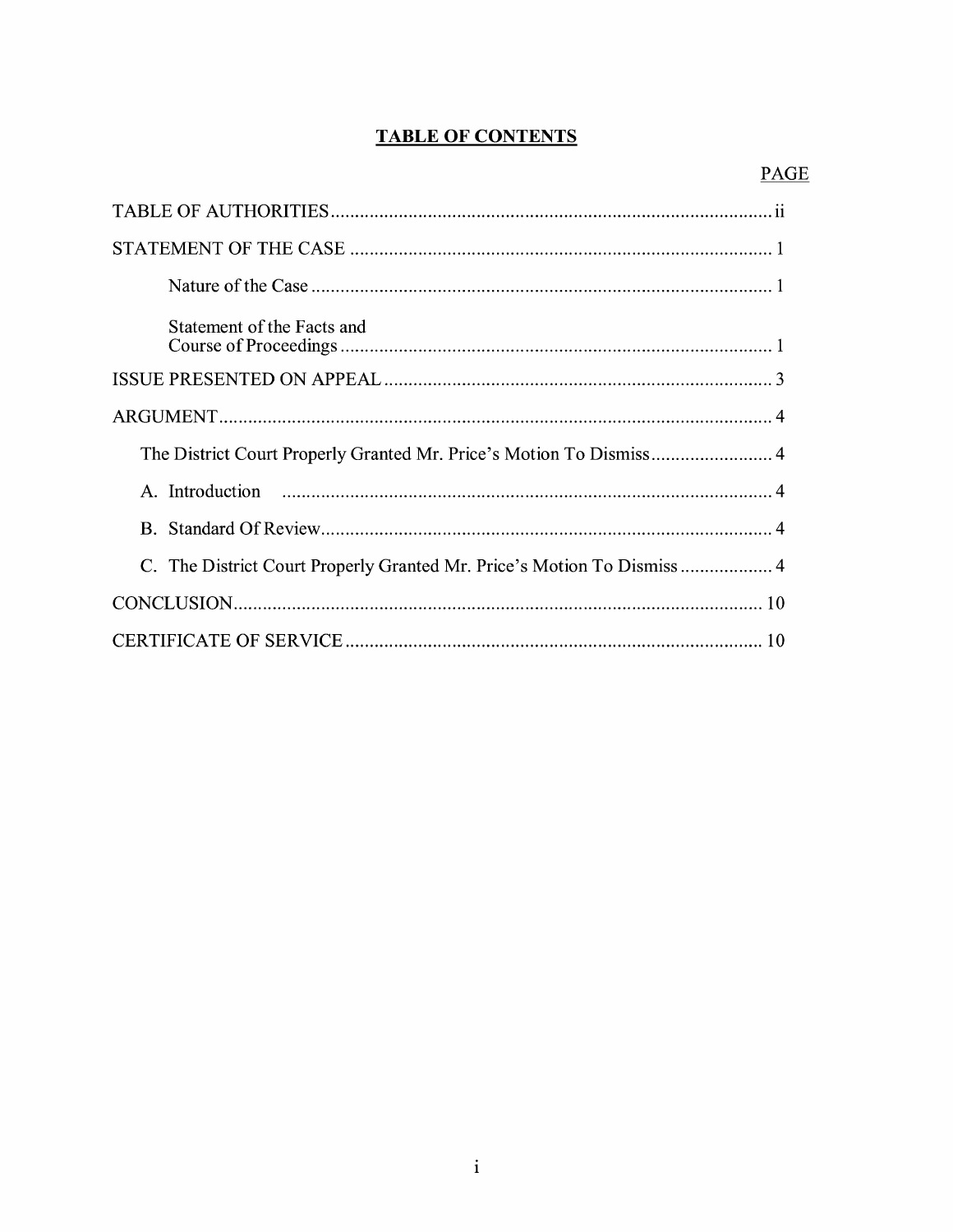# **TABLE OF AUTHORITIES**

# Cases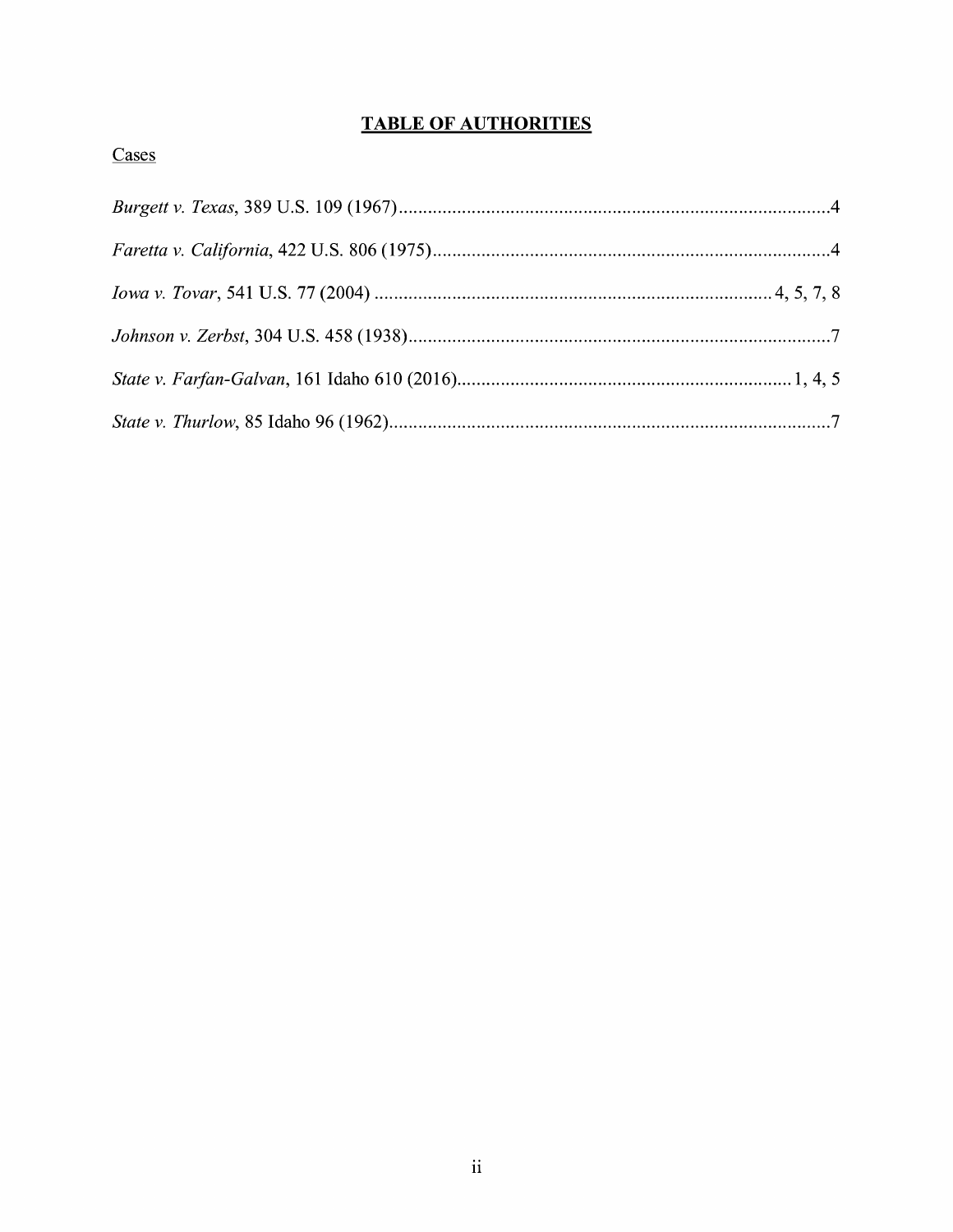#### STATEMENT OF THE CASE

#### Nature of the Case

The State appeals from the district court's order granting Charles Bradley Price's motion to dismiss. Because this case is not meaningfully different than *State v. Farfan-Galvan*, 161 Idaho 610 (2016), this Court should affirm the district court's decisions.

#### Statement of the Facts and Course of Proceedings

Mr. Price was charged with felony operating a motor vehicle while under the influence ("DUI") and a misdemeanor open container violation. (R., p.50.) The DUI charge was made a felony due to two prior convictions in Bonneville County, one in 2011 and one in 2017. (R., p.52.)

Mr. Price filed a motion to dismiss the felony DUI charge, asserting that the 2017 conviction was obtained in violation of his right to counsel pursuant to *State v. Faifan-Galvan,*  161 Idaho 610 (2016), and therefore could not be used to enhance the present case to a felony. (R., p.59.) The district court found the following facts for purposes of the motion: In September of 2011, Mr. Price was found guilty of driving under the influence. (R., p.75.) In March of 2017, Mr. Price pleaded guilty to a second charge of driving under the influence. (R., p.75.) Mr. Price did not have counsel during the arraignment on December 5, 2016, but informed the magistrate that he was going to look into getting an attorney. (R., p.75.) Mr. Price admitted that he heard his rights on a video that was played during or right before the arraignment. (R., pp.75- 76.) At the change of plea and sentencing hearing on March 31, 2017, the magistrate asked Mr. Price, "are you representing yourself today?" to which Mr. Price replied, "Yes." (R., p.76.) The magistrate inquired no further about Mr. Price's representation. (R., p.76.) On the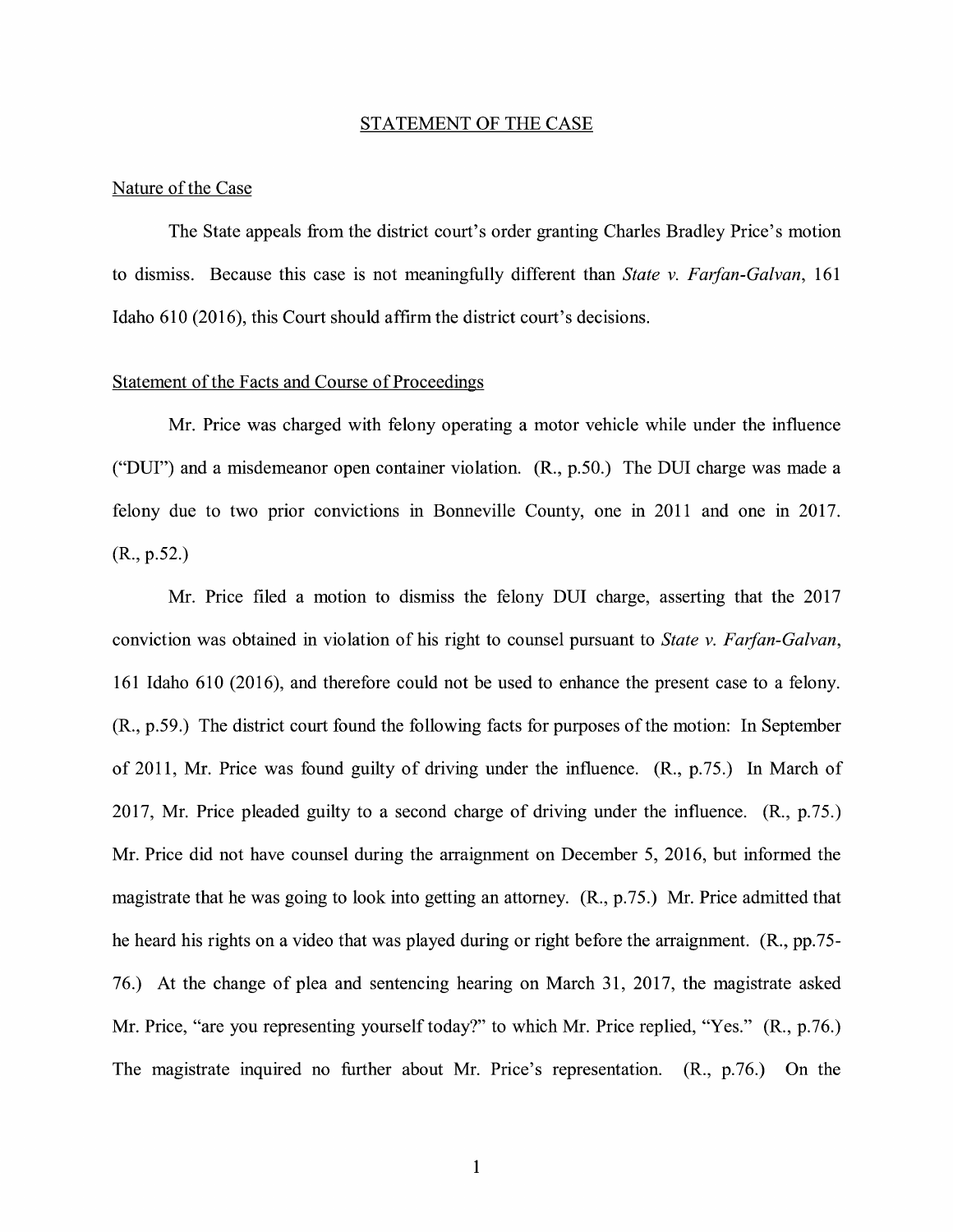Misdemeanor Minute Entry Log for March 31, 2017, the magistrate did not mark that Mr. Price waived counsel. **(R.,** p.76.)

The district court granted the motion to dismiss, holding that "in light of the *Farfan-Galvan* case, at minimum the defendant must waive his right to counsel, and in the absence of any indication that the defendant waived his right, a court cannot infer such waiver." **(R.,** p.77.)

The State appealed. (R., p.82.) Because the district court properly concluded that *Farfan-Galvan* controlled the instant case, the Court should affirm the district court's decision.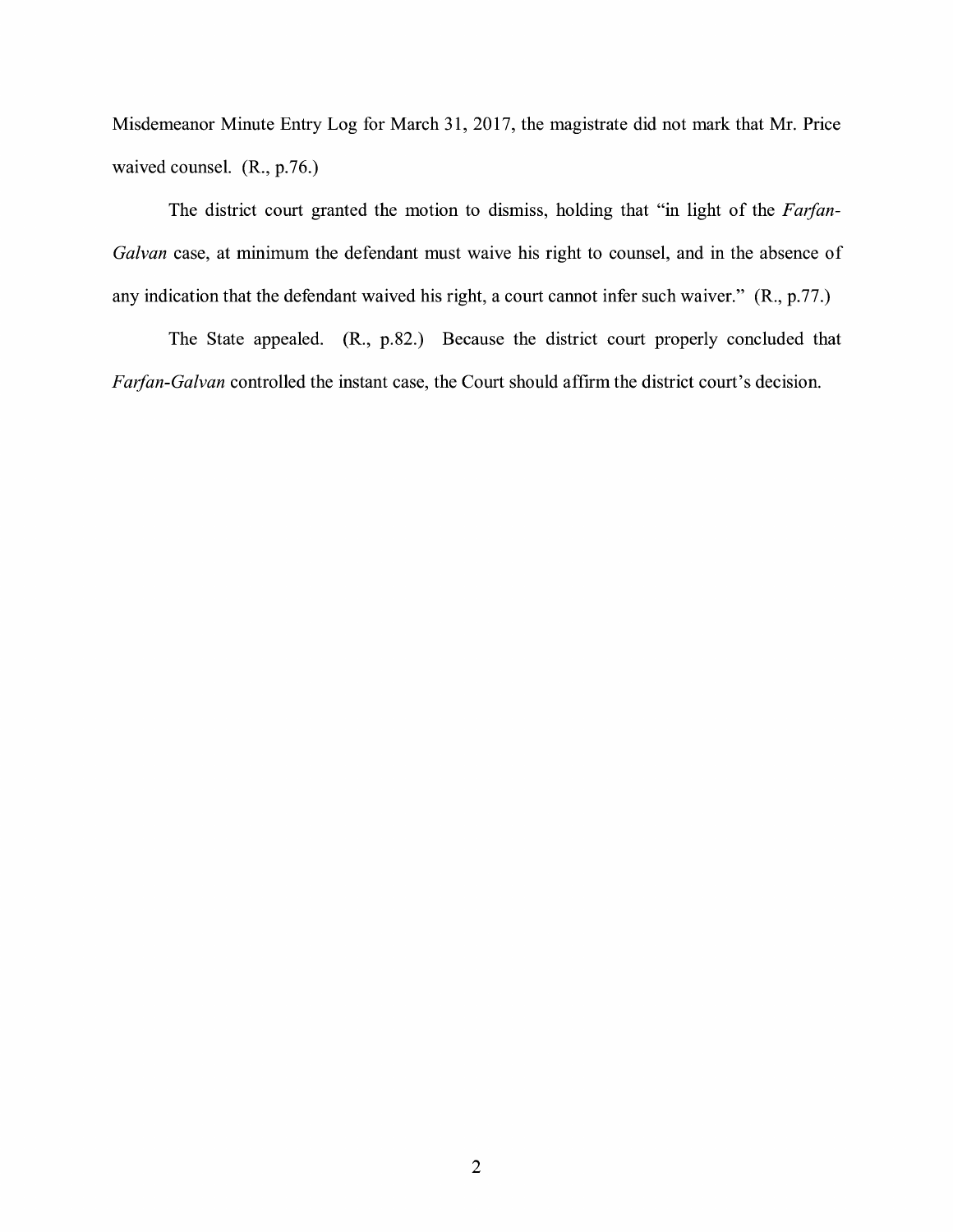# ISSUE

Did the district court properly grant Mr. Price's motion to dismiss?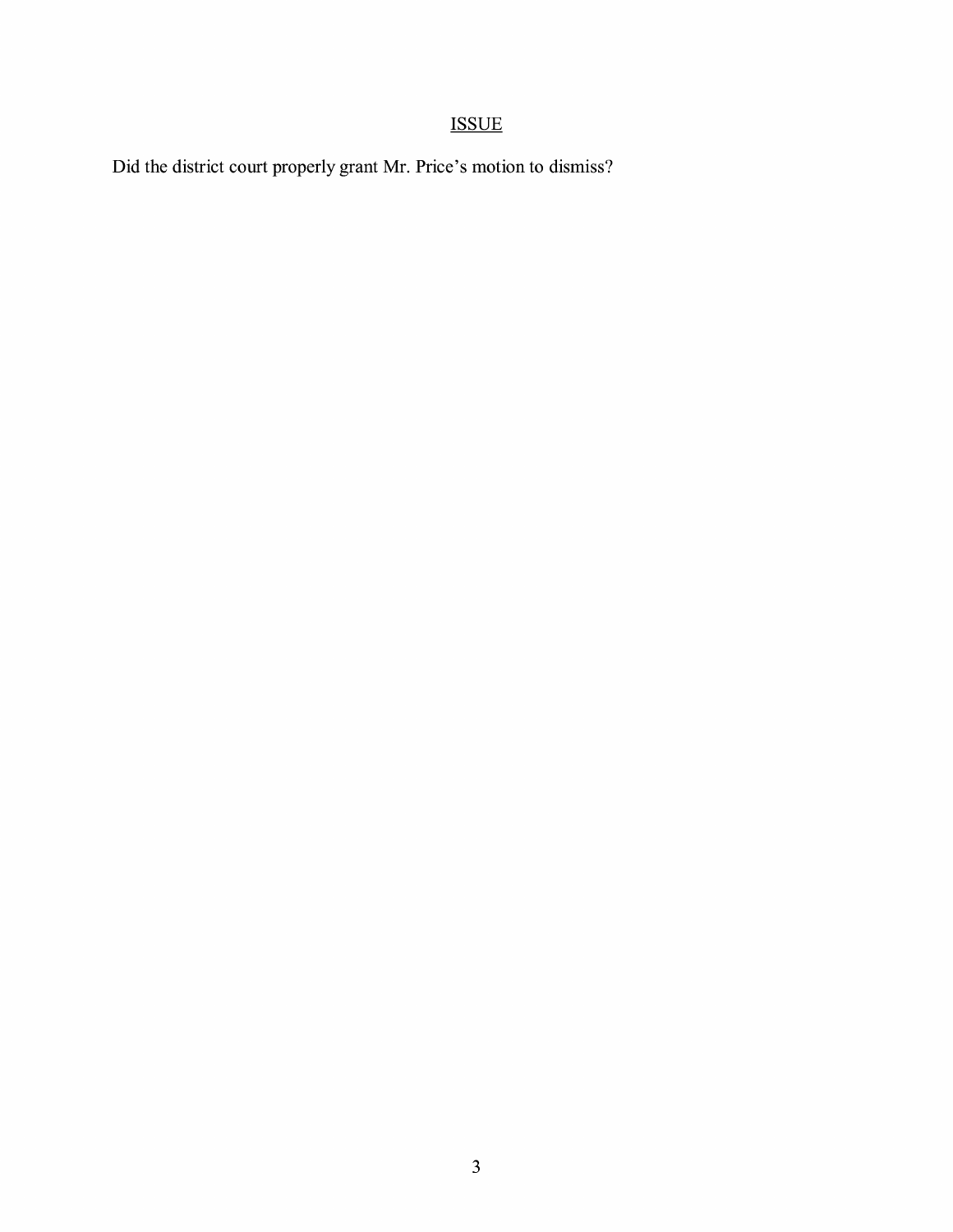#### ARGUMENT

#### The District Court Properly Granted Mr. Price's Motion To Dismiss

#### A. Introduction

Because this case is not meaningfully different than *State v. Farfan-Galvan,* 161 Idaho 610 (2016), this Court should affirm the district court's decision.

#### B. Standard Of Review

"When a violation of a constitutional right is asserted, this Court will accept the trial court's factual findings unless such findings are clearly erroneous; however, this Court will freely review whether constitutional requirements have been satisfied in light of the facts found." *Id.* at 613.

### C. The District Court Properly Granted Mr. Price's Motion To Dismiss

When the State uses a prior conviction for enhancement purposes, the defendant may collaterally attack the conviction based on a denial of his Sixth Amendment right to counsel. *See, e.g., Farfan-Galvan,* 161 Idaho at 613. A valid waiver of counsel must be intelligent, knowing, and voluntary. *Faretta v. California*, 422 U.S. 806, 835 (1975). Determining if there is such a valid waiver will depend on case-specific factors, which can include the nature of the charge and the stage of the proceeding. *Iowa v. Tovar,* 541 U.S. 77, 88 (2004). Though a guilty plea in a misdemeanor case is a critical stage of a criminal proceeding, it is not sufficiently difficult to require the trial court to administer a *Faretta* warning advising of the dangers associated with waiving the right to counsel. *Faretta,* 422 U.S. at 835. However, this Court will not infer a waiver of the right to counsel from a silent record. *Farfan-Galvan,* 161 Idaho at 615 (citing *Burgett v. Texas,* 389 U.S. 109, 114-15 (1967)).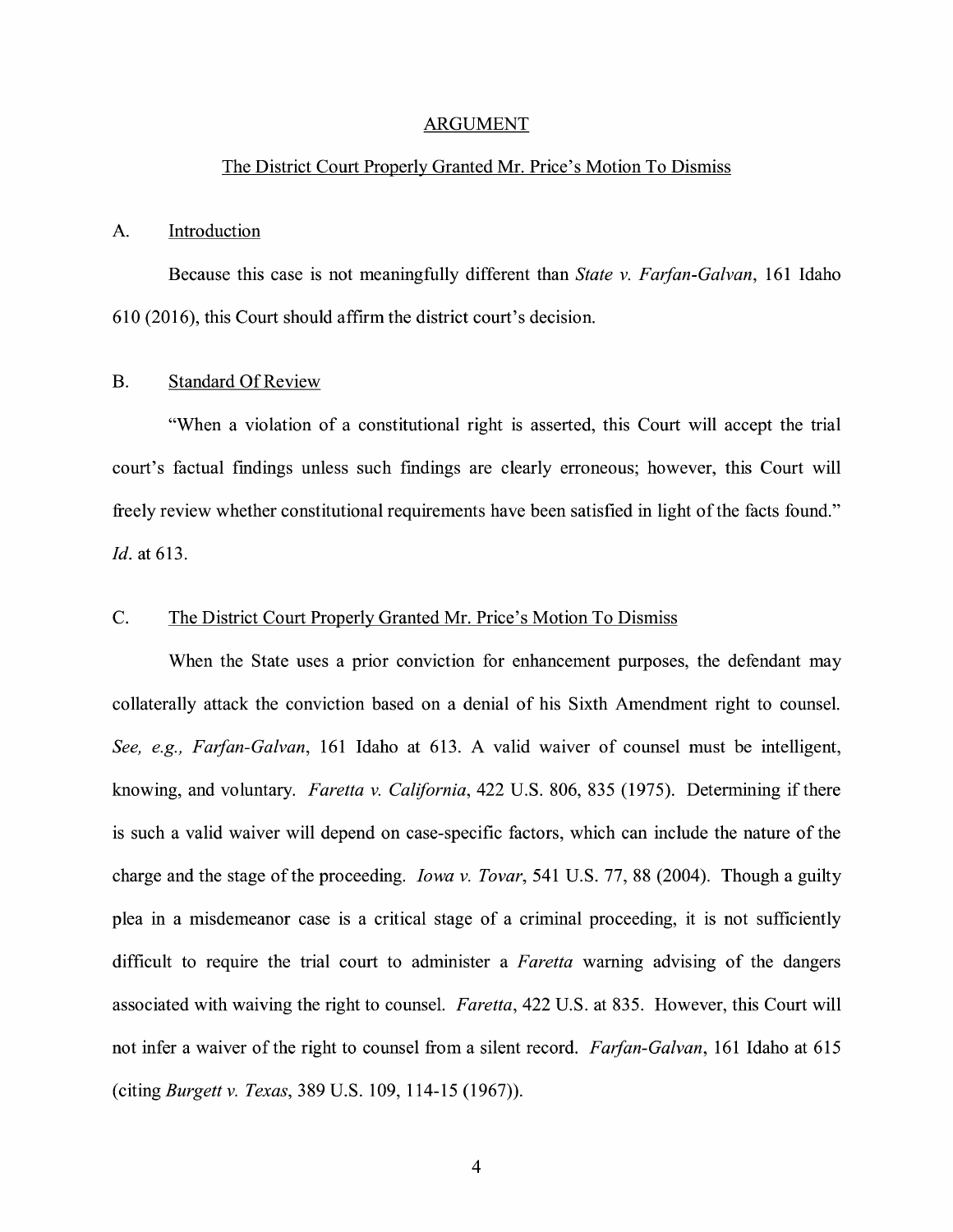The State asserts two claims of error on appeal: First, that the district court reversed the burden of proof and required the State to prove that Mr. Price was not denied the right to counsel; and second, that the record shows that Mr. Price made a knowing and intelligent choice to represent himself because he told the court that he was representing himself. (App. Br., p.4.) With regard to the first claim of error, the State correctly cites to *Tovar* for the proposition that in a collateral attack "it is the defendant's burden to prove that he did not competently and intelligently waive his right to the assistance of counsel." (App. Br., p.8 (citing *Tovar,* 541 U.S. at 92.)) However, this is ultimately immaterial to this case because Mr. Price demonstrated that the record was silent as to his alleged waiver.

Because this case is so similar to *Faifan-Galvan,* an examination of the facts of that case is helpful. In 2010, following his arrest for misdemeanor DUI, Mr. Farfan-Galvan bonded out before arraignment and appeared at the courthouse counter, where he received forms entitled "Notification of Rights Misdemeanor" and "Plea of Guilty." *Farfan-Galvan*, 161 Idaho at 611. That first document, which Mr. Farfan-Galvan signed, advised him of right to counsel including court-appointed counsel if he could not afford counsel. Id. This document did not contain any language regarding waiver of rights. *Id.* The guilty plea form was completed by Mr. Farfan-Galvan and another individual, and made no mention of the right to counsel. *Id.* at 611-12.

On September 14, 2010, Mr. Farfan-Galvan filed an application for the appointment of counsel, which was denied by a deputy court clerk without explanation. *Id.* at 612. The record was silent as to whether Mr. Farfan-Galvan received that letter. *Id.* 

Mr. Farfan-Galvan appeared before the magistrate on October 5, 2010, where the following exchange occurred before the court imposed the sentence:

THE COURT: Edgar Farfan-Galvan, CR-10-10207. Mr. Galvan, are you represented by counsel?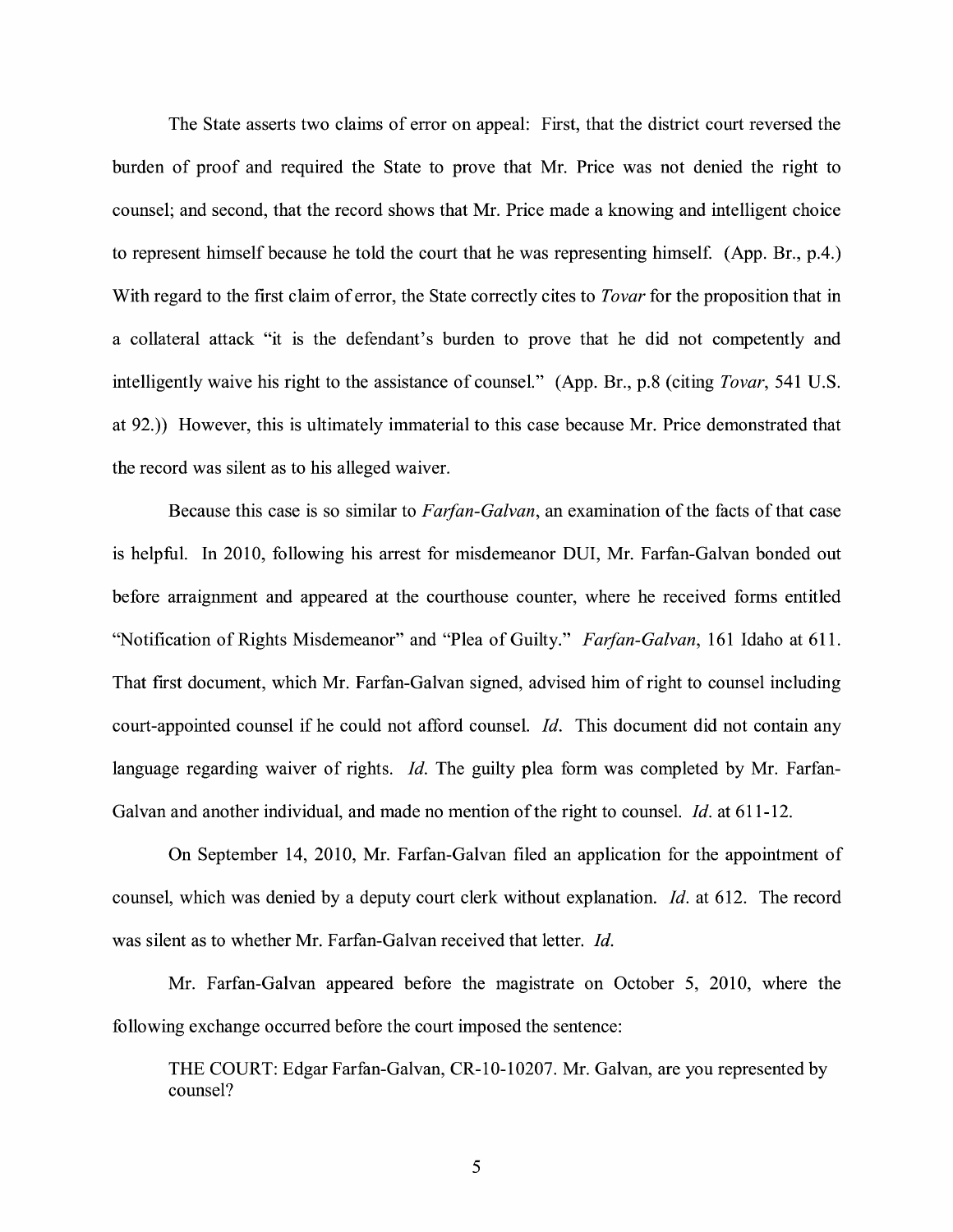THE DEFENDANT: What's that?

THE COURT: Do you have a lawyer?

THE DEFENDANT: I don't.

THE COURT: Okay. What would you like to say before I decide what I should do?

*Id.* 

The Idaho Supreme Court concluded, based on this information, "there is no indication in the record that Farfan-Galvan waived his right to counsel." *Id.* The same is true in this case. Like Mr. Farfan-Galvan, Mr. Price was informed of his right to counsel. Like Mr. Farfan-Galvan, Mr. Price appeared before the court pro se. When Mr. Farfan-Galvan told the court that he did not have a lawyer, this informed the court that Mr. Farvan-Galvan was representing himself. There is no indication that Mr. Farfan-Galvan protested in any way. Likewise, Mr. Price merely informed the court that he was representing himself. He did not say that he wished to represent him or was making an election to represent himself, he simply said that he *was* representing himself, which was obviously the case because he, like Mr. Farfan-Galvan, appeared without counsel. The State's entire claim that *Farfan-Galvan* is distinguishable is "stating that one is not represented by counsel is a far different statement than a statement that one is representing himself." (Respondent's Brief, p.10.) Mr. Price disagrees. Both statements inform the court that one is representing himself. Simply stating that one is representing himself is not a waiver of the right to counsel.

The definition of "waiver" is well-settled:

Waiver is defined as the voluntary relinquishment of a known right. Thus, the accused not only must voluntarily manifest his intention to waive his right or rights but it must clearly appear that he is completely aware of the nature of the charge against him and is competent to know the consequences arising from his waiver of these rights. In this connection this court will indulge every reasonable presumption against a waiver of fundamental constitutional rights, and will not presume acquiescence in their loss.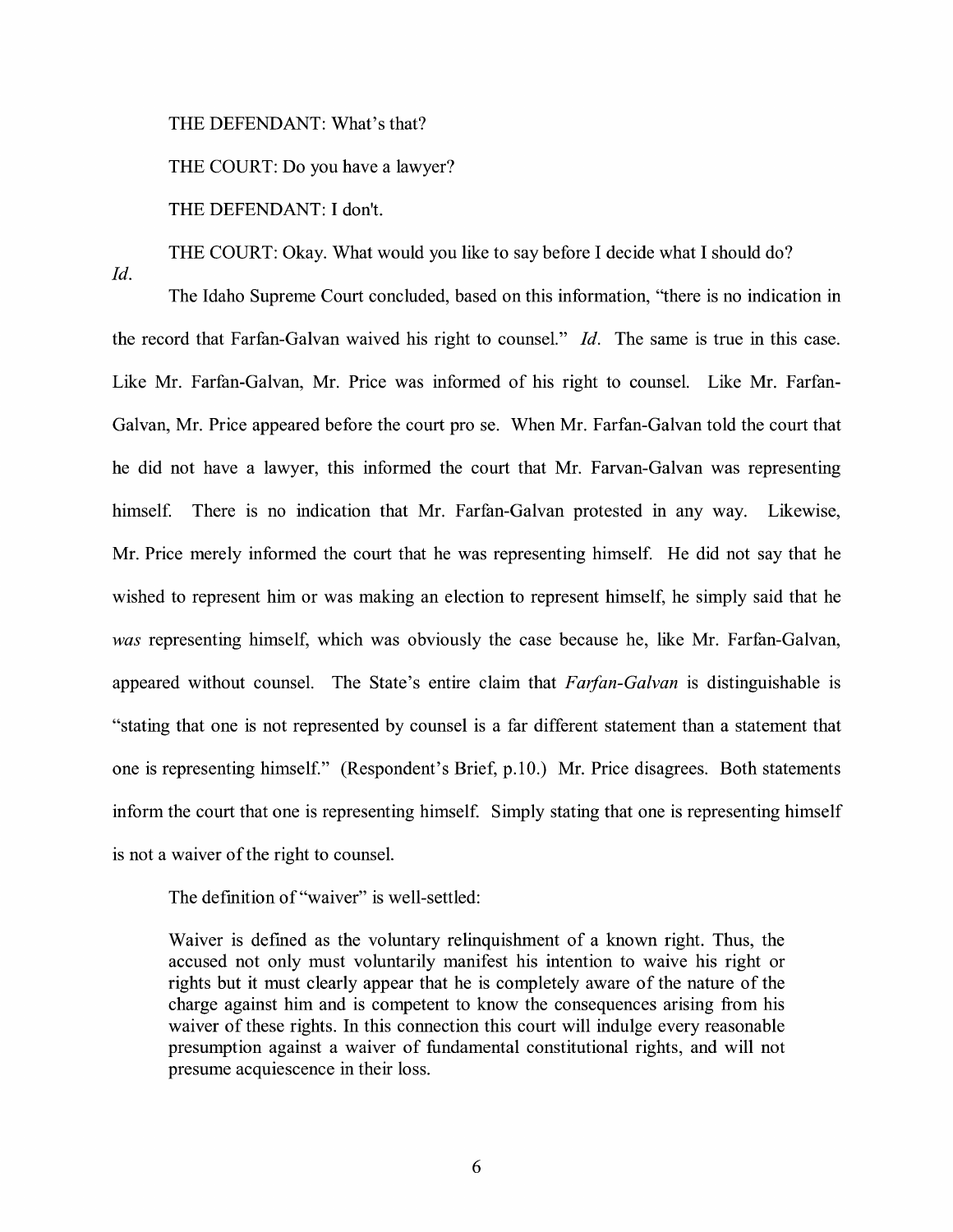*State v. Thurlow,* 85 Idaho 96, 103 (1962). Further, in *Johnson v. Zerbst,* 304 U.S. 458 (1938), the United States Supreme Court concluded, trial courts have a "protecting duty ... of determining whether there is an intelligent and competent waiver by the accused." Id. at 465. Further, "while an accused may waive the right to counsel, whether there is a proper waiver should be clearly determined by the trial court, and it would be fitting an appropriate for that determination to appear on the record." *Id.* No waiver appears on this record. The court did not secure a waiver or engage in any kind of colloquy with Mr. Price about waiving his right to counsel or even ask if his decision to represent himself was made freely or voluntarily. The record discloses nothing about why Mr. Price was representing himself when he entered his guilty plea. The court simply asked him if he was representing himself. Thus, the record in this case is silent as to waiver, and the State is improperly asking this Court to infer a waiver from a silent record.

The State asserts that the exchange between the magistrate and Mr. Price in this case is "indistinguishable" from *Tovar,* representing that the exchange between Mr. Tovar and the court was "Did you want to represent yourself at today's hearing?' ... 'Yes, sir.'" (App. Br., p.7.) This is not the entire exchange that occurred in *Tovar.* According to *Tovar,* during the arraignment, "the court's inquiries of Tovar began: 'Mr. Tovar appears without counsel *and I see, Mr. Tovar, that you waived application for a court appointed attorney.* Did you want to represent yourself at today's hearing?' Tovar replied: 'Yes, sir."' *Tovar,* 541 U.S. at 82 ( citation omitted) ( emphasis added).

When entering the plea, the court then asked Mr. Tovar how he wished to plead, and he responded, "guilty." Id. The court then conducted a plea colloquy where the court explained what rights Mr. Tovar would be waiving by pleading guilty, including the right to be represented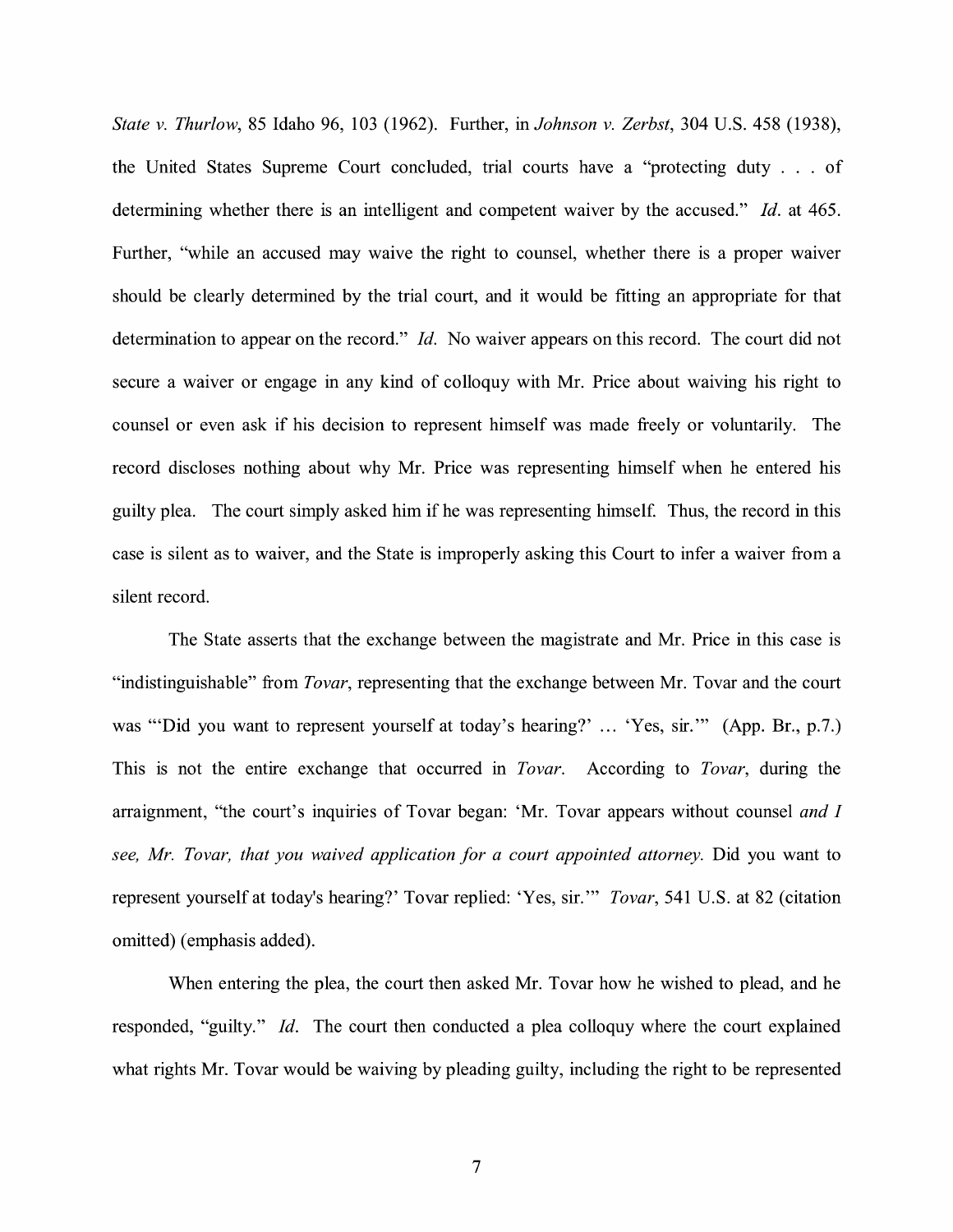by an attorney at trial. *Id.* at 83. After conducting the plea colloquy, the court again asked Mr. Tovar ifhe wished to plead guilty, and Mr. Tovar confirmed that he did. *Id.* 

Further, when Mr. Tovar arrived for sentencing and an arraignment on a subsequent charge, "[noting] that Tovar was again without counsel, the court inquired, 'Mr. Tovar, did you want to represent yourself at today's hearing or did you want to take some time to hire an attorney to represent you?"' *Id.* at 84. Mr. Tovar again stated that he wished to represent himself. *Id.* 

When Tovar attempted to collaterally attack his prior conviction, he did not claim that the record did not show a waiver; rather, "he maintained that this 1996 waiver of counsel was invalid" because "he was never made aware by the court ... of the dangers and disadvantages of self-representation." *Id.* at 85.

*Tovar* is thus readily distinguishable from this case. In *Tovar,* the court confirmed that Mr. Tovar had affirmatively waived application for a court-appointed attorney, twice asked him if he "wanted" to represent himself, and advised him during his guilty plea of his right to counsel. By contrast, the entire exchange regarding the right to counsel at the entry of plea hearing in this case was "are you representing yourself today? Yes." (Defendant's Exhibit B  $(Tr., p.4, Ls.8-9).$ 

In granting the motion to dismiss, the court concluded,

The Magistrate conducted no further inquiry into the nature of the Defendant's self-representation or if he had decided to waive his right to counsel. This exchange is at best ambiguous as to whether or not the Defendant was waiving his right to counsel. In fact, it is similar to the conversation in the *Farfan-Galvan* case where the court asked the defendant if he had a lawyer, to which the defendant answered that he did not. The Idaho Supreme Court ultimately ruled that there was no waiver despite being informed of his right to counsel. Similarly, in the present case, the Defendant was informed of his right to counsel, but there was no indication that Defendant intended to waive that right.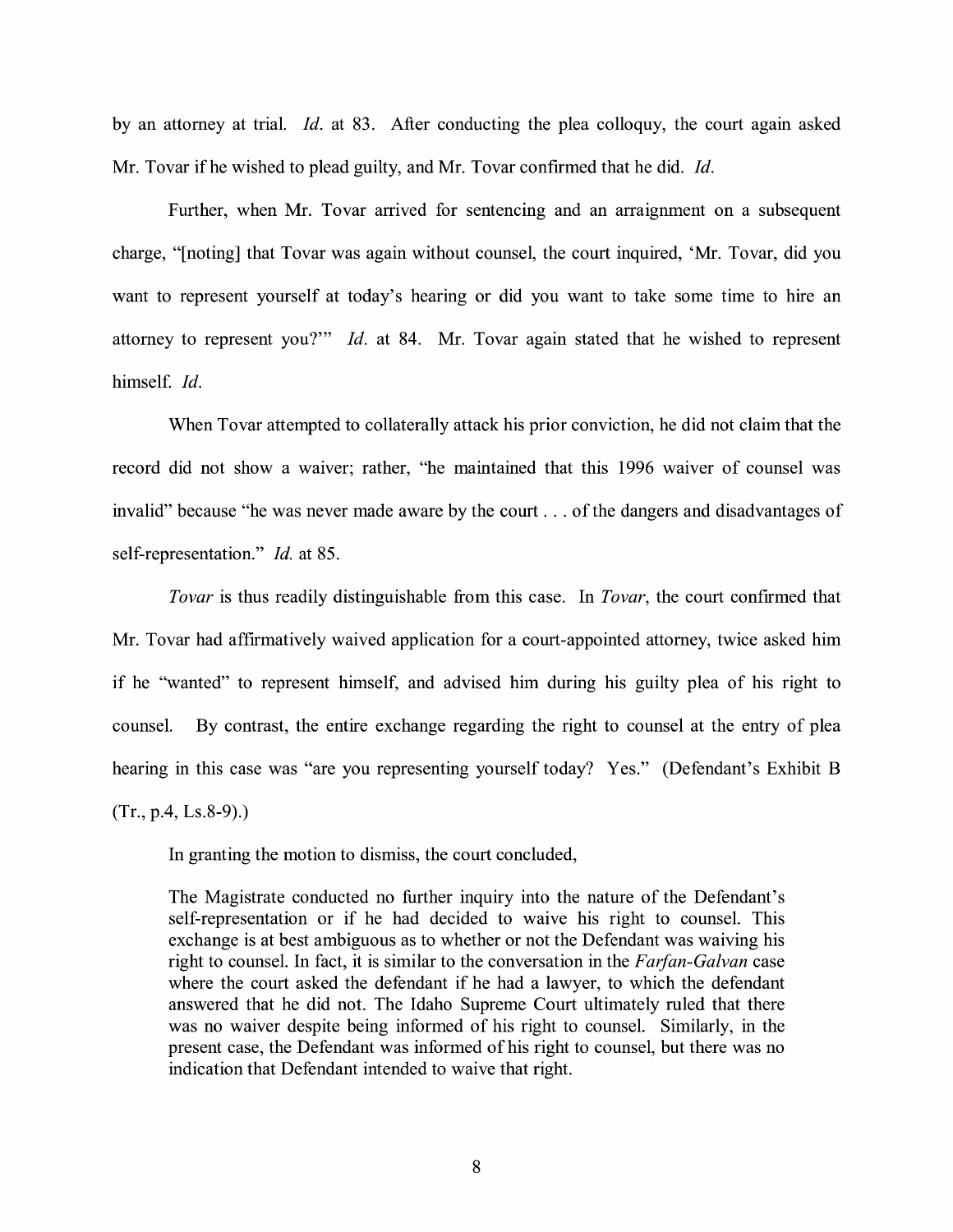Furthermore, at the arraignment hearing, Defendant had previously informed the Magistrate that he was looking into getting an attorney. This indicates that the Defendant, at the very least, had not waived his right to counsel. His answer to the question at the change of plea hearing indicates only that he was there without counsel at that time, not that he was waiving his right to counsel. Additionally, the Magistrate neglected to check the box on the Misdemeanor Minute Entry Log that would indicate that the Defendant had waived his right to counsel.

While the State accurately identifies that a defendant cannot simultaneously invoke his right to counsel while also representing himself, the issue before the Court is whether there is any indication in the record of waiver. The Magistrate Court made no specific finding that Defendant had waived his right, and the Court cannot infer from a silent record that the Defendant waived his right to counsel. The State is asking the Court to make such an inference by determining that the Defendant's answer to the Magistrate's question is ipso facto a waiver of his right to counsel. "A waiver of the Sixth Amendment right to counsel is valid only when it constitutes an intentional relinquishment or abandonment of a known right", and such a waiver "must be voluntary, knowing, and intelligent?" However, there is no evidence in the record that the Defendant *intended* to relinquish or abandon his right to counsel.

(R., pp.78-79.) The district court is completely correct. The magistrate made no inquiry into

Mr. Price's self-representation or if he had decided to waive his right to counsel. The conversation Mr. Price had similar to the one in *Farfan-Galvan.* At arraignment, Mr. Price told the court that he was looking to getting an attorney, which indicated that he was not waiving his right to counsel. The magistrate made no finding that Mr. Price had waived his right to counsel and did not even check the box on the minute entry indicating that Mr. Price had waived his right to counsel. As the district court concluded, the State was simply asking the district court to infer a waiver from a silent record. Because *Farfan-Galvan* prohibits the court from making that inference, this Court should affirm the decision of the district court.